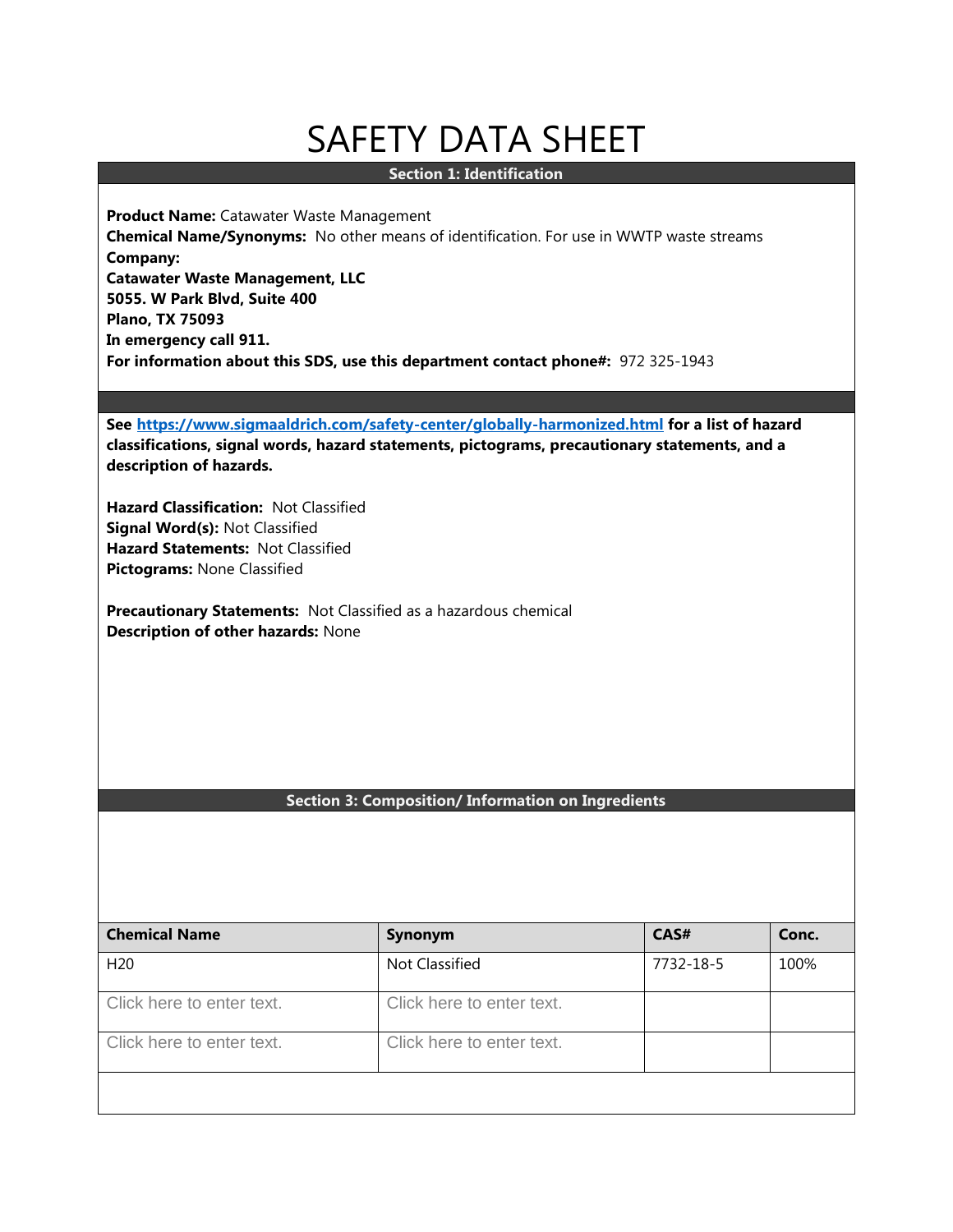## **Section 4: First-Aid Measures**

After skin contact: Adverse effects not expected from this product. **After eye contact:** Adverse effects not expected from this product. **After inhalation:** Allow the victim to breathe fresh air. Adverse effects not expected from this product. **After swallowing**: Do not induce vomiting. Adverse effects not expected from this product.

## **Section 5: Fire-Fighting Measures**

**Suitable extinguishing agents:** Foam, Dry powder. Carbon dioxide. Water spray. Sand **Special protective equipment for firefighters:** Do not enter fir area without proper PPE, including respiratory protection.

## **Section 6: Accidental Release Measures**

**Personal precautions:** Evacuate unnecessary personnel **Measures for environmental protection:** Not Classified **Measures for cleaning/collecting:** Soak up spills with inert solids, such as clay or diatomaceous earth as

## **Section 7: Handling and Storage**

**Handling:** Wash hands and other exposed areas with mild soap and water before eating, drinking or smoking and when leaving work.

**Storage:** Keep out of direct sunlight. Incompatible with metallic sodium.

## **Section 8: Exposure Controls/Personal Protection**

| <b>Chemical Name</b> | <b>OSHA PEL</b> | <b>OSHA PEL (ceiling)</b> | <b>ACGIH OEL (TWA)</b> | <b>ACGIH OEL (STEL)</b> |
|----------------------|-----------------|---------------------------|------------------------|-------------------------|
|                      |                 |                           |                        |                         |
|                      |                 |                           |                        |                         |

**General protective and hygienic measures:** Not Classified

**Breathing equipment:** None necessary.

**Protection of hands:** None necessary.

**Eye protection:** None necessary.

soon as possible

## **Section 9: Physical and Chemical Properties**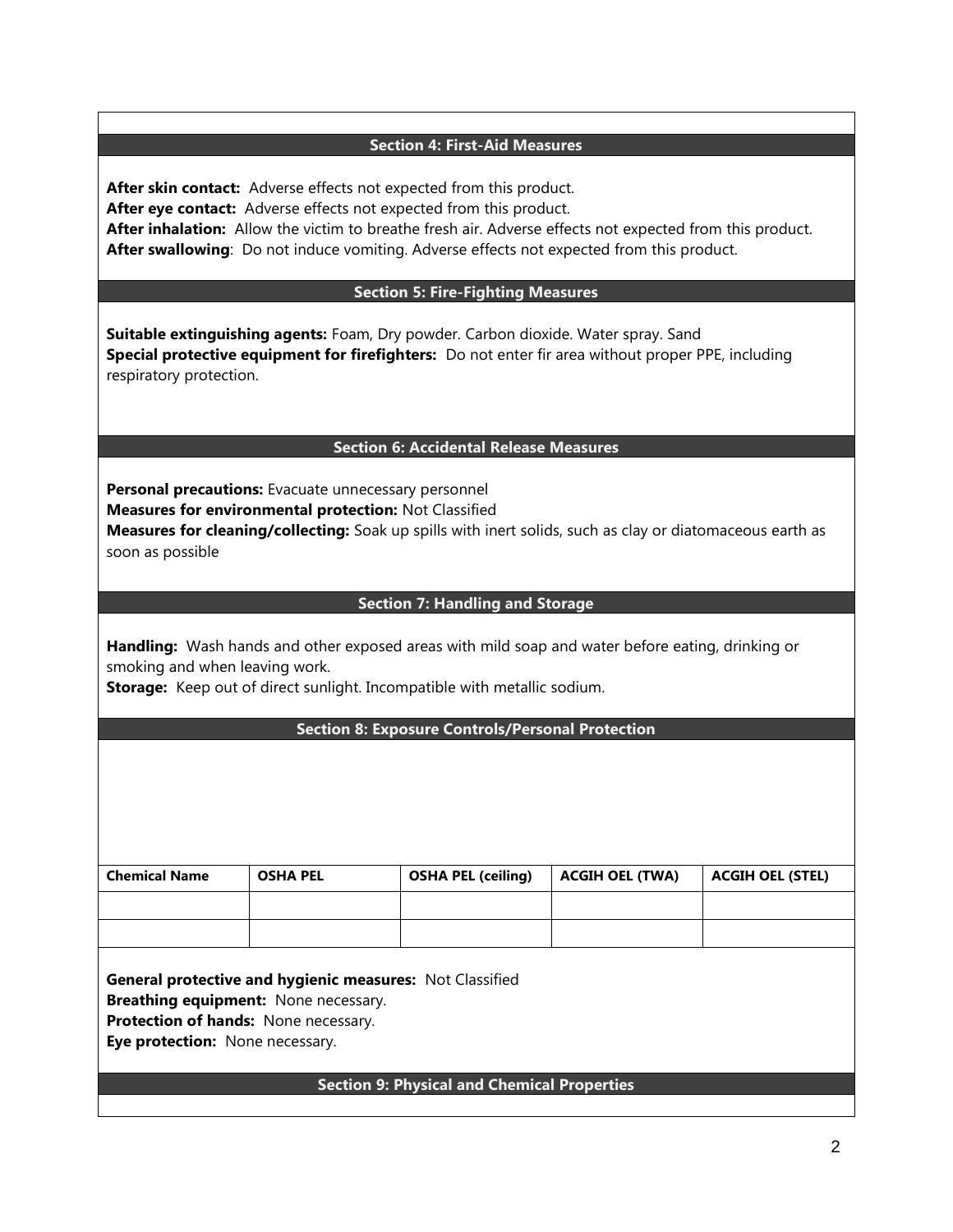**Form:** Liquid **Odor:** None **Odor threshold:** No data available **pH:** 7 **Melting point/melting range:** 0 degree C **Boiling point/boiling range:** 100 degree C **Flash point:** No data available **Evaporation rate:** No data available **Flammability:** Non flammable **Upper/lower flammability or explosive limits:** Non flammable **Auto ignition temperature:** No data available **Danger of explosion:** Not applicable **Vapor pressure:** 17.535 **Vapor density:** No data available **Relative density:** 1 S

**Solubility in/Miscibility with water:** Soluble in acetic acid. Soluble in acetone. Soluble in ammonia. Soluble in ammonium chloride. Soluble in ethanol. Soluble in glycerol. Soluble in hydrochloric acid. Soluble in methanol. Soluble in nitric acid. Soluble in sulfuric acid. Soluble in sodium hydroxide solution. Soluble in propylene glycol.

## **Section 10: Stability and Reactivity**

**Reactivity:** No additional information available **Chemical stability**: Stable under normal conditions **Conditions to avoid:** Extremely low or high temperatures **Incompatible materials:** Metallic sodium **Hazardous decomposition products:** Hydrogen. Oxygen.

#### **Section 11: Toxicological Information**

**Acute toxicity:** Not classified **Potential routes of exposure/potential health effects Skin:** Not classified **Eye:** Not classified **Inhalation:** Not classified **Ingestion:** Not classified **Carcinogenic effects:** Not classified (based on available data, the classification criteria are not met.) **Mutagenic effects:** Not classified **Reproductive toxicity:** Not classified **Sensitization:** Not classified **Target organs:** Not classified

# **Section 12: Ecological Information (non-mandatory)**